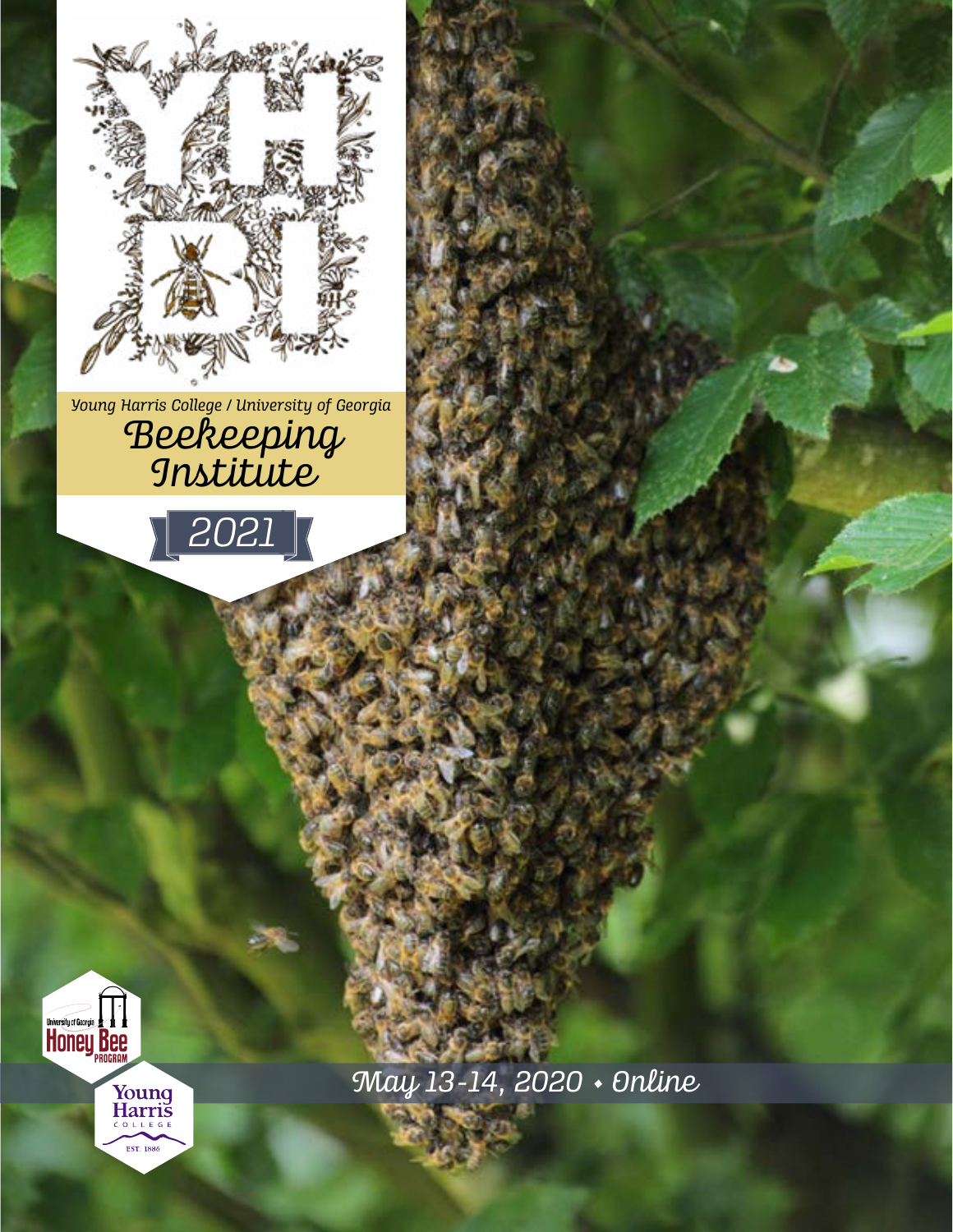

Schedule for Thursday, May 13 ..........[page 9](#page-8-0)

Schedule for Friday, May 14...............[page 10](#page-9-0)



### This marks the 29th year of the Young Harris College/University of Georgia Beekeeping Institute.

It's our goal to bring the best beekeeping educators and scientists in the English-speaking world within reach of our beekeeper clients in Georgia and beyond. Each year we strive to present an educational event that meets the needs of everyone, whether an experienced beekeeper or new beginner. The result is quite simply one of the best beekeeping educational events in North America.

Unfortunately, due to the virtual format, we will not be able to offer the Georgia Master Beekeeper and Welsh Honey Judge programs, or the annu-al Honey Show. However, both the [Metro Atlanta](https://metroatlantabeekeepers.org) [Beekeepers Association](https://metroatlantabeekeepers.org) and the [Tri County Bee](https://www.memberplanet.com/events/tricountybeekeepers/ugacertifiedbeekeepertesting)[keepers Association](https://www.memberplanet.com/events/tricountybeekeepers/ugacertifiedbeekeepertesting) will be offering the Certified level beekeeper written and practical exams. Tri County Beekeepers will hold their testing May 23rd, 2021 and Metro Beekeepers Association will hold their testing April 24th, 2021. Please contact them for more details and to sign up, since spots are limited.

The UGA Bee Lab will offer both the Journeyman and Master level testing at the [Georgia Beekeep](http://www.gabeekeeping.com)[ers Association](http://www.gabeekeeping.com) Fall Meeting, September 23-25th. Details will be on the [UGA Bee Lab website.](http://www.ent.uga.edu/bees)

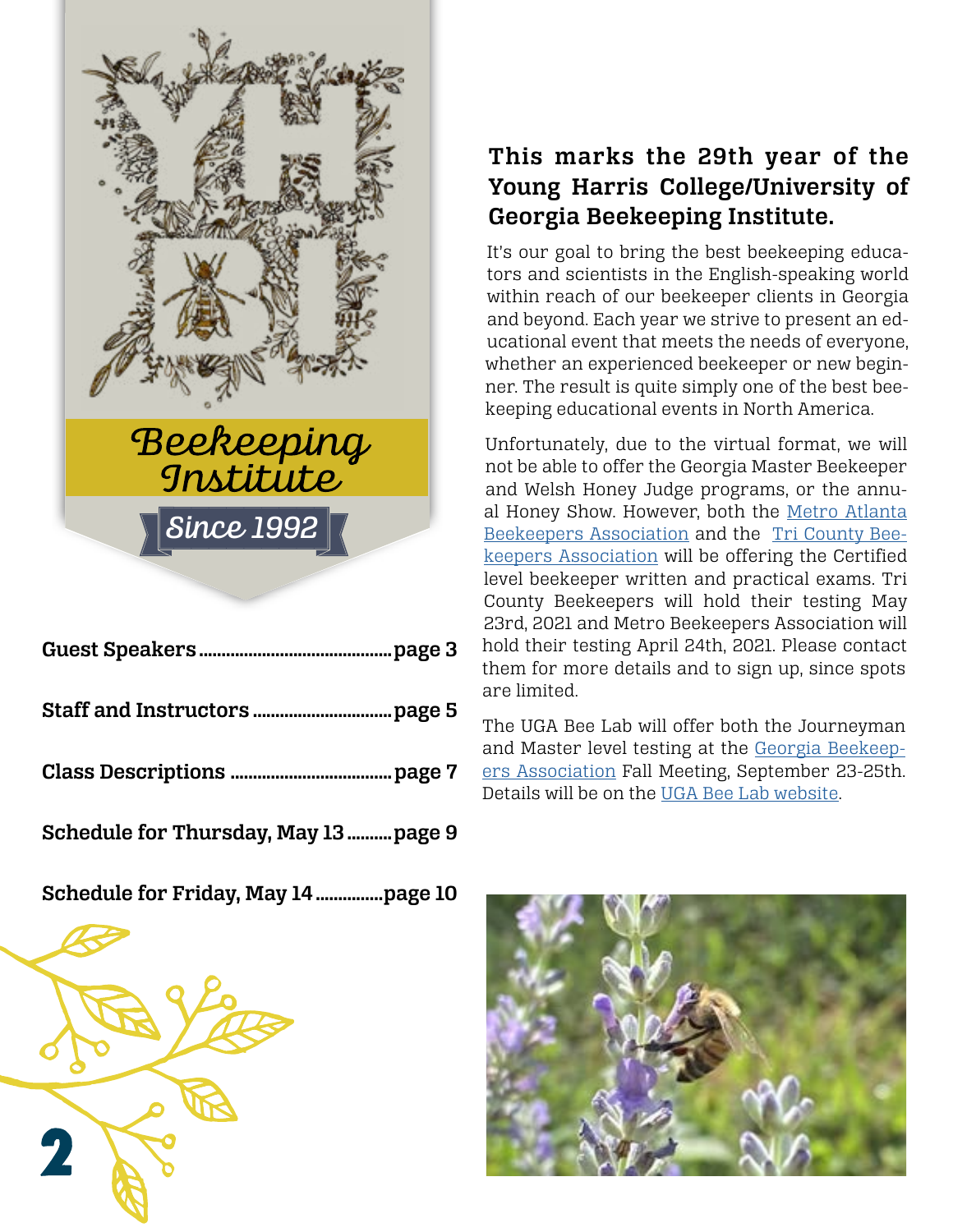*2 0 2 1 Beekeeping Institute*

## <span id="page-2-0"></span>**Guest Speakers**

Professor Robin Crewe

For a period of ten years, (1986-1996) while Director of the Communication Biology Research Group of the University of Witwatersrand, Robin's work was focused on the study of honey bee chemical communication systems. He established the Social Insects Research Group at the University of Pretoria which continues with studies of social insects under the direction of Professor Christian Pirk. Professor Crewe has worked



with honey bee research groups in France and Germany and has had a longstanding collaboration with Professor Robin Moritz of the University of Halle-Wittenberg in Germany.

Robin has published more than 140 articles in refereed journals, 15 articles in journals for beekeepers, 3 book chapters, and one book. He has made numerous contributions at scientific conferences. His current research is focused on chemical communication and social organization in honeybees and ants, particularly with respect to worker reproductive regulation.

Robin is a Fellow of the Royal Entomological Society of London, a Fellow of the Royal Society of South Africa, a Fellow of the World Academy of Sciences, a founding member of the Academy of Science of South Africa (ASSAf), a fellow of the African Academy of Science, and a Foreign Associate of Hassan II Academy of Science and Technology in Morocco. Professor Crewe was awarded the Gold Medal of the Zoological Society of South Africa and is an honorary life member of the Entomological Society of Southern Africa. The French Government granted him the Ordre National du Mérite with the rank of Chevalier in 2006. He was awarded the prestigious Harry Oppenheimer Fellowship for 2012 and the ASSAf Gold Medal for meritorious service in 2013. He is currently a Senior Research Fellow in the Centre for the Advancement of Scholarship at the University of Pretoria.

#### Dr. Kirsten Traynor

Kirsten's interest in bees came quite by accident when a local beekeeper put colonies on her property. She loved the flavor of fresh honey but even more she enjoyed having the bees nearby. Then one night, the beekeeper quietly and without notice, removed the colonies and hence no more bees. But, but, but, this



couldn't happen because she was hooked. Kirsten decided to take matters in to her own hands this time and attended a beekeeping short course. While there, she won the raffle prize, a hive body. This was only the beginning, next she ordered bees and as with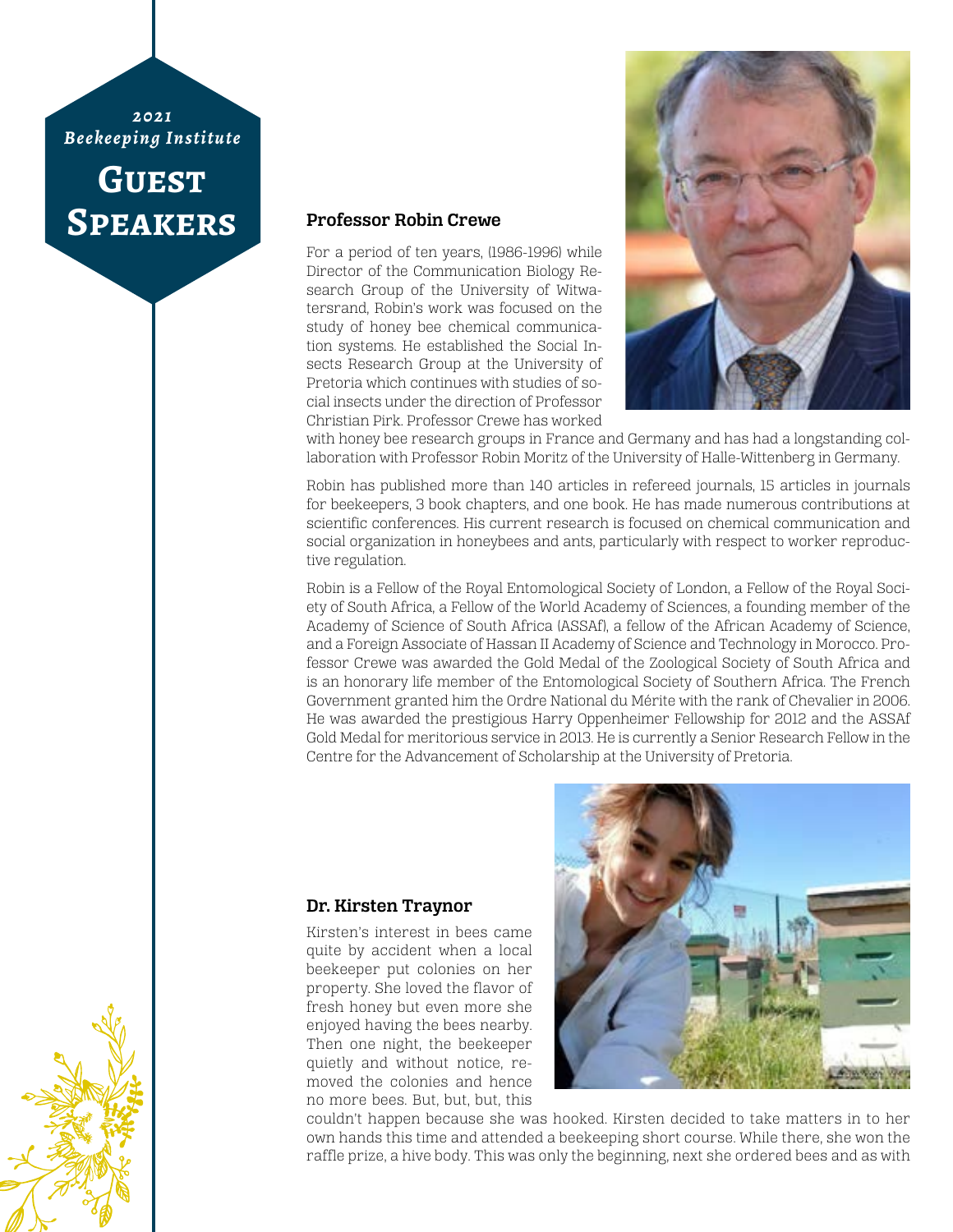most beekeepers, one hive becomes two, two becomes four, four becomes 40 and your life in completely immersed in the world of honey bees.

Kirsten wanted to combine her love of travel and her fascination with bees, so she decided to apply for the fellowship. She received the prestigious German Chancellor Scholarship from the Humboldt Foundation in 2006-2007, annually awarded to ten American leaders in their field. She drove over 50,000 miles throughout Western Europe to study the differences between European and American beekeeping, reporting her findings through 50+ published articles in national and international magazines. At the same time, she interviewed scientists and medical doctors, gathering information for her book: *Two Million Blossoms: Discovering the Medicinal Benefits of Honey.*

Fascinated with the social complexity of a honey bee colony, Kirsten earned her PhD in biology from Arizona State University. While a grad student, she spent almost a year in Avignon, France in the lab of Dr. Yves Le Conte as a Fulbright Fellow. She investigated how pesticides impact honey bee health as a post doc at the University of Maryland in the lab of Dr. vanEngelsdorp. From 2015-2017 she edited Bee World, published by the International Bee Research Association. Next, she edited *American Bee Journal,* Dadant's monthly magazine that has been published since 1861. In 2018 -2019 she took on a fellowship at the Wissenschaftskolleg, in Berlin, Germany.

In 2020 Kirsten was a research associate at Arizona State University in the Global Biosocial Complexity Initiative. Her studies included honey bee communication, health and nutrition. While there she launched a new quarterly magazine *2 Million Blossoms*, which is all about protecting our pollinators. Recently, Kirsten has moved to Germany and is now the **Direct**or of the Institute of Bee Research Celle.

#### Jerry Hayes

Since the beginning of time, or thereabouts, Jerry has immersed himself in the world of bees. Once he heard about this cool hobby called "beekeeping" he couldn't get enough. So much so, he decided to leave his job, take his wife and young child, and make the logical decision to go back to school. He received his MS degree under the direction of Dr. Jim Tew and hasn't looked back. He worked for a while for USDA identifying Africanized honey bees, but made his career move into the bee world when he took a job as a branch manager for Dadant. His job eventually morphed into more product development and testing



which he enjoyed. While at Dadants he started the Q&A column in *American Bee Journal* called "The Classroom." Jerry answered beekeeper's questions for 35 years, just retiring from the assignment in 2019.

Missing the South, he shifted careers and became Chief Apiary Inspector for the Florida Department of Agriculture and Consumer Services. During those years, he was introduced to RNAi which was an emerging new technology offering hope for controlling varroa. After nine years with the Florida Department of Ag, Monsanto came a calling and offered Jerry a position which he accepted. He took the job because he truly believed he could not only tear down barriers between the beekeeping industry and Monsanto but also help the bees. With the weight of Monsanto backing RNAi, there was a chance it could become reality. Unfortunately, delivering RNAi proved intractably difficult, and the project was abandoned. That's when he decided to move on and went to work for Vita Bee Health until a completely different offer came his way.

Kim Flottum, previous editor of *Bee Culture* magazine, had approached Jerry a few years ago about taking over as editor. He considered the position but figured there were way too many folks more qualified that would want the job. But when it came down to it, he was the one most qualified. Jerry has been at the helm as editor for over a year now, and so far, is loving his job.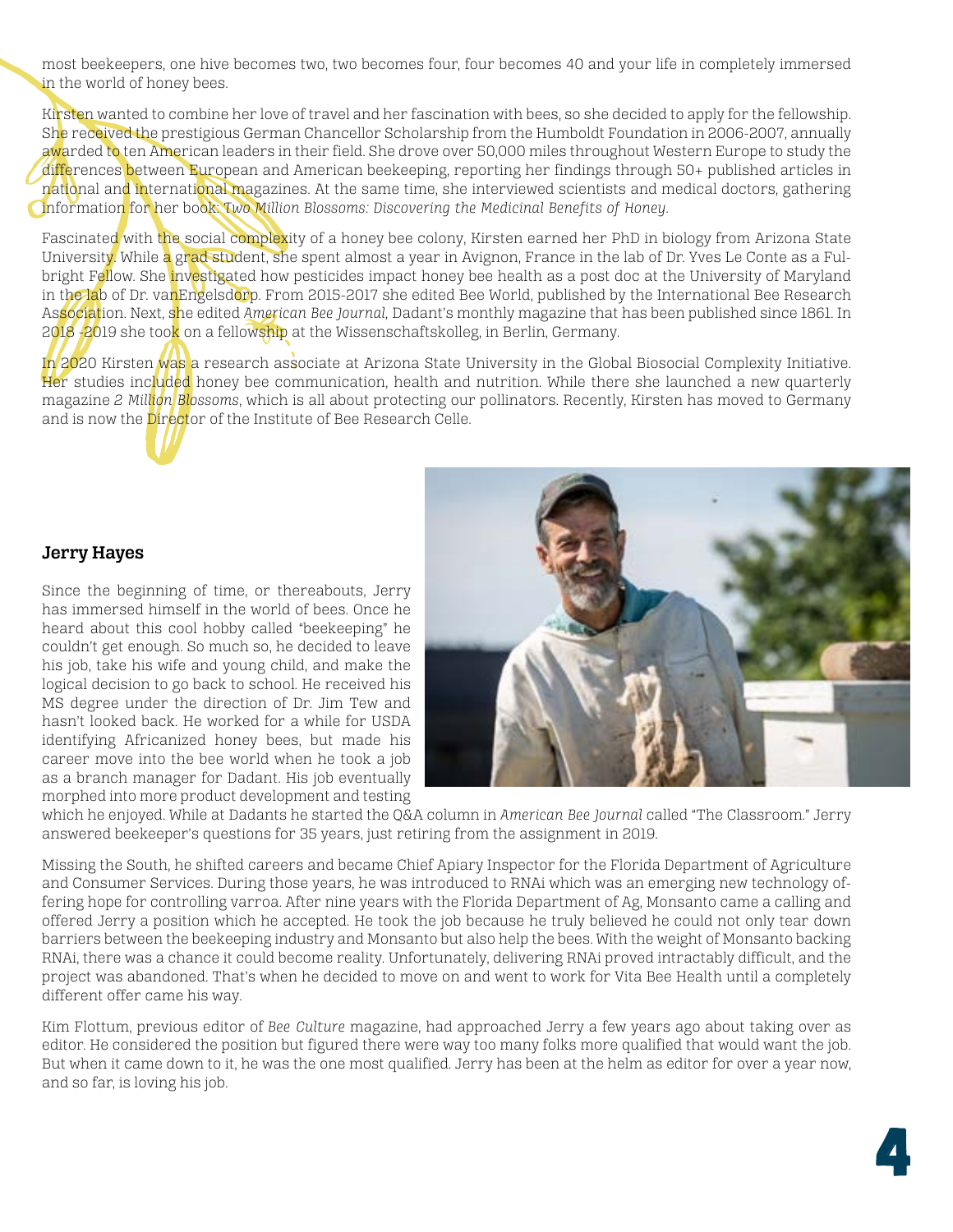*2 0 2 1 Beekeeping Institute*

## <span id="page-4-0"></span>**Staff & Instructors**



Dr. Paul Arnold is Professor of Biology at Young Harris College. He is co-founder and host of the Young Harris Institute.



Dr. Lewis J. Bartlett is an infectious disease biologist, entomologist, and evolutionary ecologist at the University of Georgia's Center for the Ecology of Infectious Diseases.



Jennifer Berry is Apicultural Research Coordinator and Apiary Manager at the University of Georgia.



Bob Binnie is owner/operator of Blue Ridge Honey Company.



Mary Cahill-Roberts is a pediatric nurse practitioner and Georgia Master Beekeeper.



Dr. Keith Delaplane is Professor of Entomology at the University of Georgia, Director of the UGA Honey Bee program, and co-founder of the Young Harris Institute.

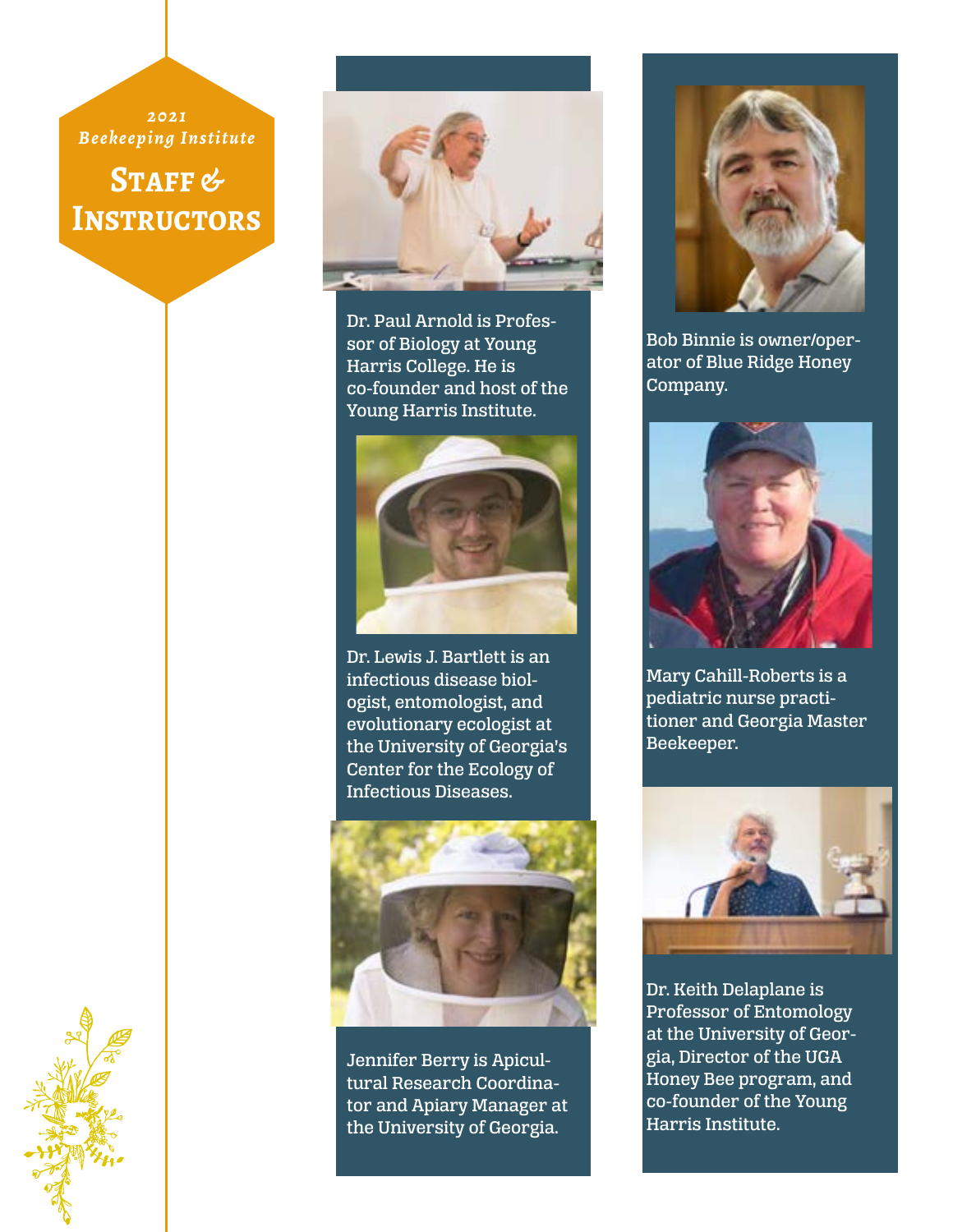

Dr. Will Dix is a practicing physician in Athens, GA, a Fellow of the American College of Emergency Physicians, and a Georgia Master Beekeeper.



Keith Fielder is Putnam County Extension Director with the University of Georgia Cooperative Extension Service, life-long beekeeper, and widely recognized authority on bee management.



Jack Garrison is a Research Technician at the UGA Honey Bee Lab.



Jimmy Gatt is a Journeyman beekeeper and board member of Metro Atlanta Beekeepers Association. He partners with Trees Atlanta to promote summer-blooming, nectar-bearing trees.



Becky Griffin is UGA's Community and School Garden Coordinator. A passionate advocate for native bees, since 2018 she has been a part of the UGA Trees for Bees team. Becky is coordinator of the annual Great Georgia Pollinator Census.



Cindy Hodges is a Georgia Master Craftsman Beekeeper who has been active in the beekeeping community for over 16 years.



Dan Long is a Georgia Master Beekeeper, owner/operator of Brushwood Nurseries and Tallassee Highlands Apiary and President of the Eastern Piedmont Beekeepers Association.



Julia Mahood is a Georgia Master Beekeeper and creator of the citizen science project mapmydca. com



Amy Weeks is a queen breeder and producer from Louisiana and Georgia Master Craftsman Beekeeper.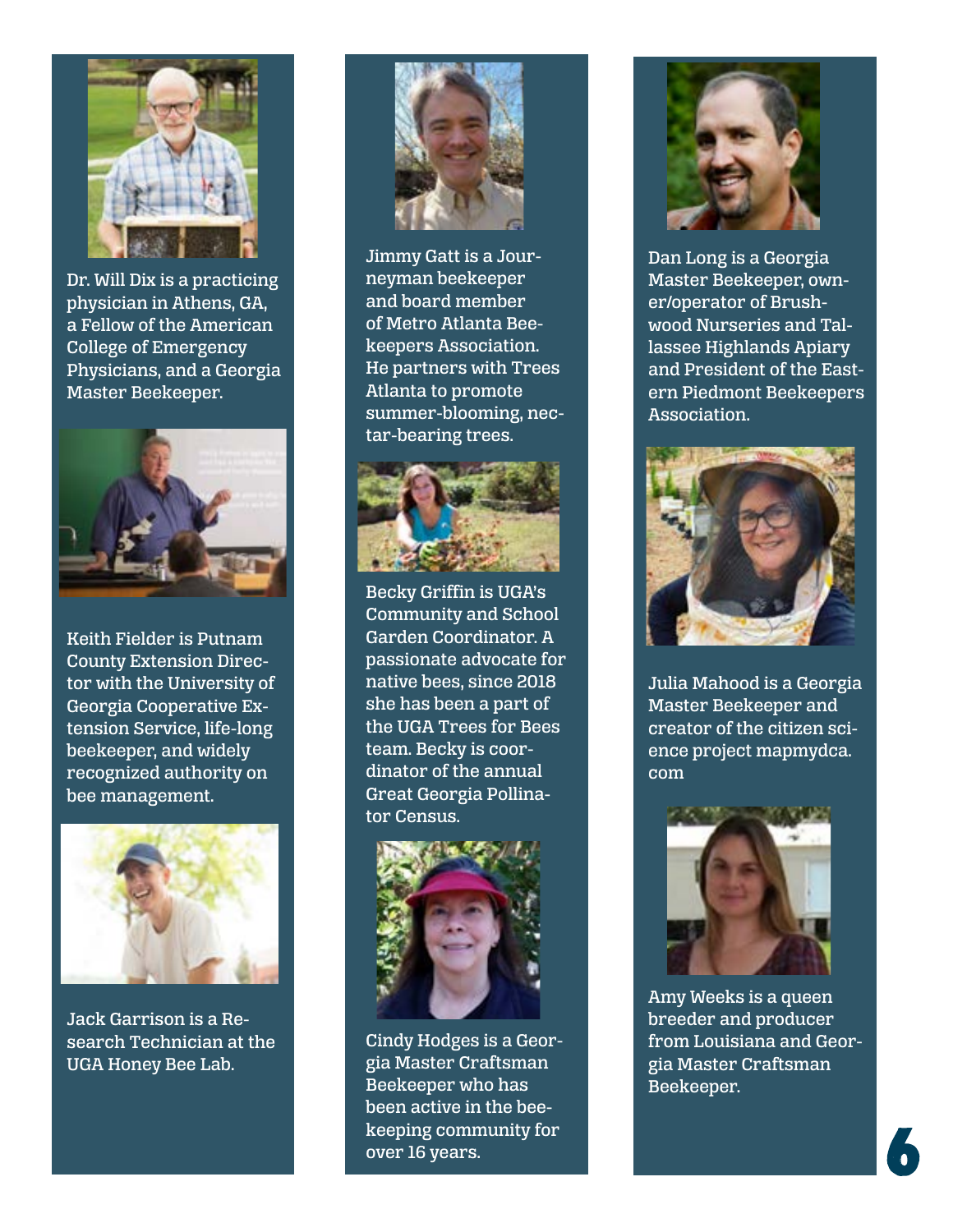#### *2 0 2 1 Beekeeping Institute*

## **Class Descriptions**

#### 2 Million Blossoms: The beauty of our diverse pollinators

<span id="page-6-0"></span>Introducing a new magazine for pollinators and the people who love them.

#### Apitherapy

An overview on the health benefits, biology, and application of bee hive products as an aid to human health and wound recovery

#### Bee breeding: problems and promises of Darwinian beekeeping

Insights from an evolutionary biologist on the risks and rewards of trying to shape selection in our bees. When have we successfully changed our bee breeding before, and at what cost? What price might we pay for success in changing modern bee breeds again?"

#### Confirmation bias: the beekeeper's echo chamber

It's a proven fact: we all prefer news sources that confirm our pre-existing opinions. Drawing from his decades of experience, Jerry Hayes talks about the pitfalls of this bias for beekeepers and bees.

#### Creating an industry, the Guyana way

Georgia Master Craftsman Amy Weeks has been a force in the development of Guyana's nascent beekeeping industry. Come hear how to start an industry minus the resources western beekeepers take for granted.

#### Crowding and caravans: is industrial beekeeping bad for bees?

Trucking bees thousands of miles and clumping them into holding yards of tens of thousands of hives can't be good for bee health, right? Experience an evidence-based analysis of this common practice.

#### Dark side of the feminine monarchie: individual behavior in honey bees

In his classic 1609 text, The Feminine Monarchie, or The Historie of Bees, Charles Butler perpetuated the idea that the bee colony is an ideal model of hierarchical organization with the queen at the top dictating the labors of her workers below. This lecture will update Butler's interpretation with a distinctly 21st century understanding of colony organization.

#### Different races of honey bees

The western honey bee *Apis mellifera*  is divided into over 20 identifiable races, but American beekeepers are typically familiar with only a few. This overview will give students a taste of the amazing diversity of honey bees used by beekeepers in other parts of the world.

#### Fight the mite with a *Varroa*  management strategy

A digest of the latest's evidence based recommendations for keeping your bees healthy from varroa

#### Fossils, honey bee biodiversity and sustainable food production

From the Dark Continent, ancestral home of *Apis mellifera*, Professor Crewe will enlighten us on the ancient history of honey bees and what that history teaches us about sustainable life on this planet in the 21st century.

#### Four seasons forage with forbs and exotics

A tenet of bee conservation is installing plants that bloom year-round. This workshop will guide students in choosing plant assemblies that provide optimum nutrition for pollinators at all stages of their life cycle.

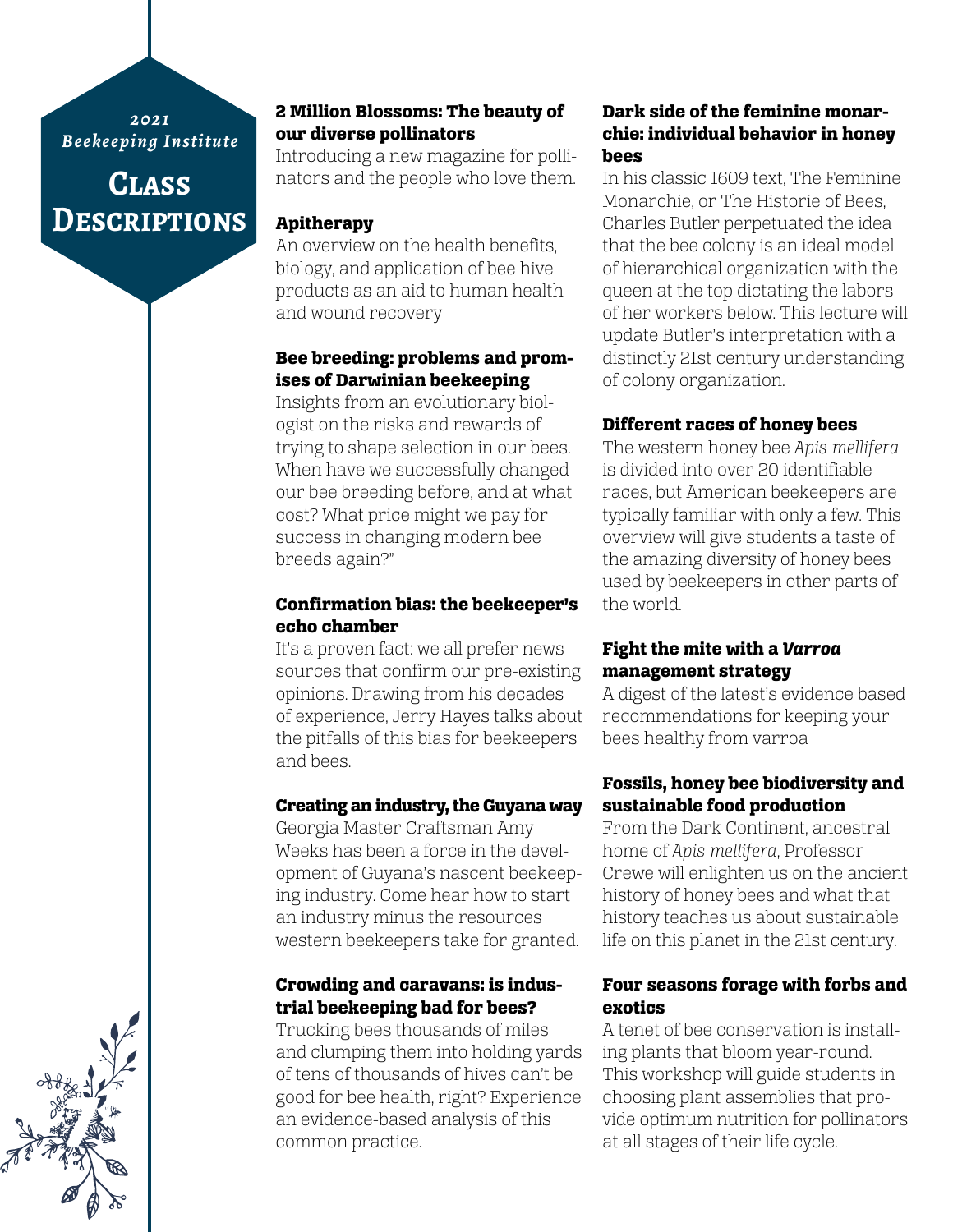#### Honey bee nutrition

And you thought it was just pollen and nectar? Time to hear the rest of the story about bee nutrition.

#### How many types of hives are there?

The title says it all.

#### Queen rearing

A Georgia Master Craftsman and commercial queen producer will teach the fundamentals of rearing queens.

#### Results from the great Georgia pollinator census

In 2019, Georgians across the state joined together in a citizen science initiative documenting our pollinator populations. This class will discuss the results of the first Great Georgia Pollinator Census and tell how you can get involved in 2020.

#### The *capensis* calamity: The implications for apiculture

The honey bee race *Apis mellifera capensis* has emerged as a social parasite of commercial honey bees and a serious pest of beekeeping in South Africa. Professor Crewe will describe this potential threat to North American beekeeping and offer advice for preventing its importation.

#### The game of drones

Maligned as shiftless gadabouts, these guys actually have a well-hidden repertoire of interesting behaviors. You won't feel the same about drones after you take this class.

#### Tips for preparing show quality beeswax

Few agricultural products can rival honey and beeswax for their beauty and aesthetically pleasing properties. This workshop will show you how to prepare prize-winning beeswax for show or sale.

#### Viruses, *Varroa* and virulence: What makes a bee parasite deadly

Science has made it clear that the *Varroa* problem is a synergistic property of mites and the viruses they vector. Why is this combination so deadly? What can beekeepers do about it?

#### Want to keep your bees alive? Then do something!

Among the major causes of honey bee decline, many of them are directly within a beekeeper's control. This workshop will showcase these "easily preventable" colony deaths and help you improve your colony's health and productivity.

#### What's in my pollen? The pesticides we find in bee bread.

Summary description of the types and diversity of environmental toxins in your bee's pollen

#### Why beekeepers need licentious queens

Queens that mate with many males will have colonies that are generally stronger and healthier. This lecture showcases research at UGA that delves deeply into the question why genetic variation improves colony performance.

#### Why is *Nosema* no longer *Nosema*?

If it's true that science never stands still, the same holds true for scientific names. This class will bring students up to date on a new name for an old pest and what it means for honey bee health.

#### Why you want to rotate old comb

Research has shown that colonies housed on old comb perform more poorly than colonies on new comb. This commercial beekeeper will explain how he applies this scientific principle to his multi-thousand colony operation.

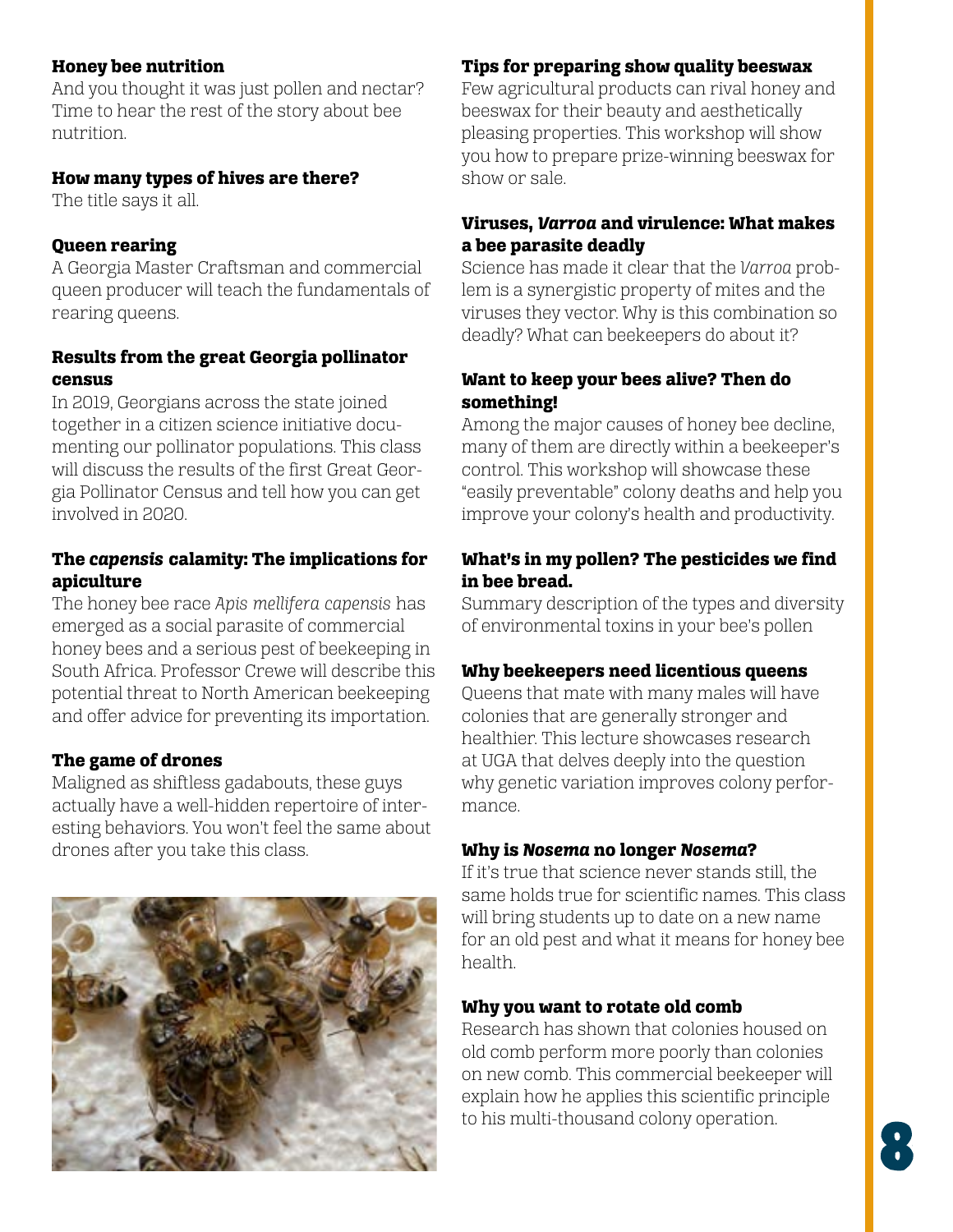# <span id="page-8-0"></span>**Thursday, May 13, 2021**

| $9:00 - 9:15$ | <b>Welcome and Introduction</b> by Dr. Keith Delaplane                                                                                                                                                                            |
|---------------|-----------------------------------------------------------------------------------------------------------------------------------------------------------------------------------------------------------------------------------|
| 9:15-10:00    | Plenary lecture: The Capensis calamity: the implications for apiculture,                                                                                                                                                          |
|               | Dr. Robin Crewe                                                                                                                                                                                                                   |
| 10:00-10:15   | Live Q&A with Robin                                                                                                                                                                                                               |
| 10:15-10:20   | <b>Break</b>                                                                                                                                                                                                                      |
| 10:20-11:05   | <b>Breakout Lectures</b><br>1. The dark side of the Feminine Monarchie: individual behavior in<br>honey bees, Dr. Robin Crewe<br>2. The game of drones, Julia Mahood<br>3. Four seasons forage with forbs and exotics, Jimmy Gatt |
| 11:05-11:20   | Live Q&A with Robin, Julia and Jimmy                                                                                                                                                                                              |
| 11:20-11:30   | <b>Break</b>                                                                                                                                                                                                                      |
| 11:30-12:15   | Plenary lecture: Fight the mite with a varroa management strategy,<br>Dr. Kirsten Traynor                                                                                                                                         |
| 12:15 -12:30  | Live Q&A with Kirsten                                                                                                                                                                                                             |
| 12:30-1:15    | Lunch                                                                                                                                                                                                                             |
|               |                                                                                                                                                                                                                                   |
| $1:15 - 2:00$ | <b>Breakout Lectures</b><br>1. Why beekeepers need licentious queens, Dr. Keith Delaplane<br>2. Different races of honey bees, Cindy Hodges<br>3. 2 Million Blossoms: The beauty of our diverse pollinators,                      |
| $2:00 - 2:15$ | Dr. Kirsten Traynor<br>Live Q&A with Keith, Cindy, and Kirsten                                                                                                                                                                    |
| $2:15 - 2:25$ | <b>Break</b>                                                                                                                                                                                                                      |
| 2:25-3:10     | <b>Breakout lectures</b><br>1. Queen rearing, Amy Weeks<br>2. How many different hives are there? Dan Long<br>3. Viruses, Varroa, and virulence: What makes bee parasites deadly,<br>Dr. Lewis J. Bartlett                        |
| 3:10-3:25     | Live Q&A with Amy, Dan and Lewis                                                                                                                                                                                                  |
| $3:25-4:10$   | Plenary Lecture: Confirmation Bias: how beekeeping echo chamber, Jerry Hayes                                                                                                                                                      |
| 4:10-4:25     | Live Q&A with Jerry                                                                                                                                                                                                               |
| 4:25          | 大学<br>Thursday wrap-up                                                                                                                                                                                                            |

# 新三  $\sqrt{2}$